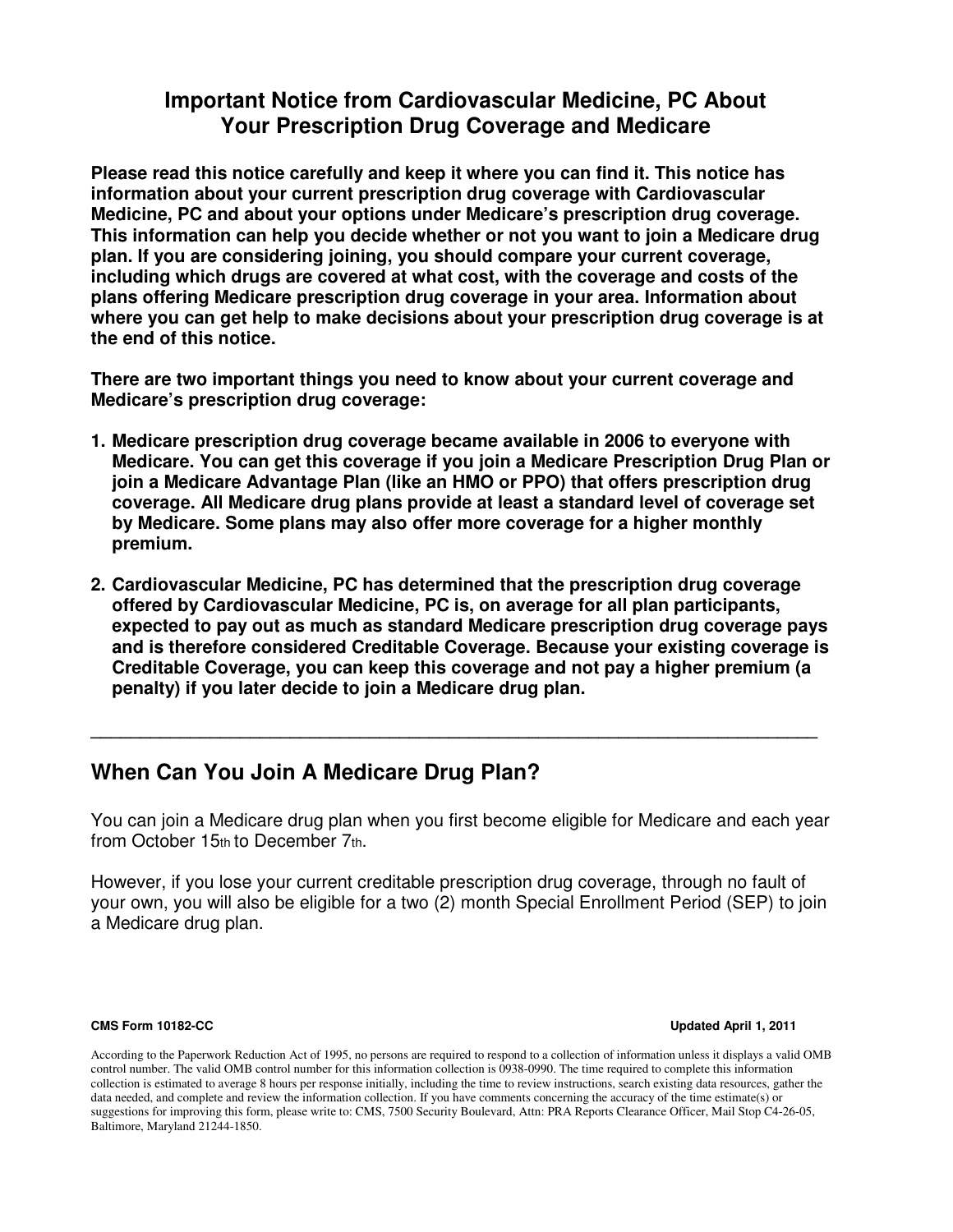## **What Happens To Your Current Coverage If You Decide to Join A Medicare Drug Plan?**

If you decide to join a Medicare drug plan, your current Cardiovascular Medicine, PC coverage will not be affected. You can keep this coverage if you elect part D and this plan will coordinate with Part D coverage.

If you do decide to join a Medicare drug plan and drop your current Cardiovascular Medicine, PC coverage, be aware that you and your dependents will be able to get this coverage back.

## **When Will You Pay A Higher Premium (Penalty) To Join A Medicare Drug Plan?**

You should also know that if you drop or lose your current coverage with Cardiovascular Medicine, PC and don't join a Medicare drug plan within 63 continuous days after your current coverage ends, you may pay a higher premium (a penalty) to join a Medicare drug plan later.

If you go 63 continuous days or longer without creditable prescription drug coverage, your monthly premium may go up by at least 1% of the Medicare base beneficiary premium per month for every month that you did not have that coverage. For example, if you go nineteen months without creditable coverage, your premium may consistently be at least 19% higher than the Medicare base beneficiary premium. You may have to pay this higher premium (a penalty) as long as you have Medicare prescription drug coverage. In addition, you may have to wait until the following October to join.

# **For More Information About This Notice Or Your Current Prescription Drug Coverage…**

Contact the person listed below for further information. **NOTE:** You'll get this notice each year. You will also get it before the next period you can join a Medicare drug plan, and if this coverage through Cardiovascular Medicine, PC changes. You also may request a copy of this notice at any time.

# **For More Information About Your Options Under Medicare Prescription Drug Coverage…**

More detailed information about Medicare plans that offer prescription drug coverage is in the "Medicare & You" handbook. You'll get a copy of the handbook in the mail every year from Medicare. You may also be contacted directly by Medicare drug plans.

For more information about Medicare prescription drug coverage:

• Visit www.medicare.gov

#### **CMS Form 10182-CC Updated April 1, 2011**

According to the Paperwork Reduction Act of 1995, no persons are required to respond to a collection of information unless it displays a valid OMB control number. The valid OMB control number for this information collection is 0938-0990. The time required to complete this information collection is estimated to average 8 hours per response initially, including the time to review instructions, search existing data resources, gather the data needed, and complete and review the information collection. If you have comments concerning the accuracy of the time estimate(s) or suggestions for improving this form, please write to: CMS, 7500 Security Boulevard, Attn: PRA Reports Clearance Officer, Mail Stop C4-26-05, Baltimore, Maryland 21244-1850.